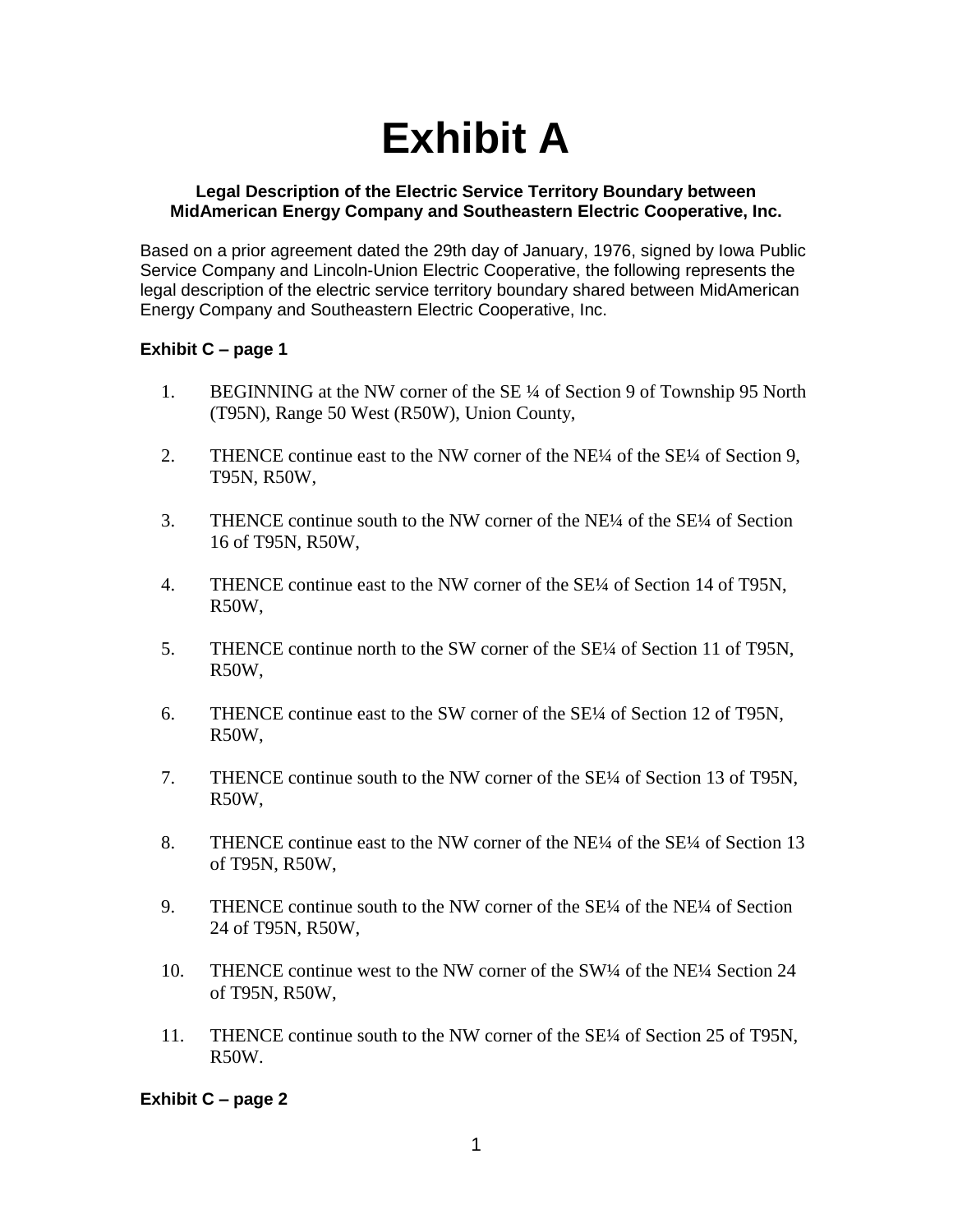- 1. THENCE continue east to the NW corner of the NE¼ of the SW¼ of Section 28 of T95N, R49W, Union County,
- 2. THENCE continue south to the NE corner of the SW¼ of the SW¼ of Section 28 of T95N, R49W,
- 3. THENCE continue east to the NW corner of the SE¼ of the SE¼ of Section 28 of T95N, R49W,
- 4. THENCE continue south to the NW corner of the NE<sup>1</sup>/4 of the SE<sup>1</sup>/4 of Section 33 of T95N, R49W,
- 5. THENCE continue east to the NW corner of the SE¼ of Section 34 of T95N, R49W.

# **Exhibit D – page 1**

- 1. THENCE continue north to a point 410 feet north of the NW corner of the SE¼ of Section 27 of T95N, R49W, Union County,
- 2. THENCE continue west to the intersection with the line extending south from west boundary of Lot C2 of Lot C of Hyden's Addition in Section 27 of T95N, R49W,
- 3. THENCE continue north to the NW corner of Lot C1 of Lot C of Hyden's Addition in Section 27 of T95N, R49W,
- 4. THENCE continue east to the NW corner of Tract 2 of Alcester Industrial Tract in the SW¼ of the NW¼ of Section 27 of T95N, R49W,
- 5. THENCE continue north to the NE corner of Lot 4 Block 1 of Hyden Heights Addition in Section 27 of T95N, R49W,
- 6. THENCE continue west to the SW corner of Lot 3 of Block 1 of Numsen's Addition in Section 27 of T95N, R49W,
- 7. THENCE continue north to the NW corner of Lot 4 of Block 1 of Numsen's Addition in Section 27 of T95N, R49W,
- 8. THENCE continue easterly along the south boundary of Lot 5 of Block 1 of Numsen's Addition to the SW corner of Lot 6 of Block 1 of Numsen's Addition in Section 27 of T95N, R49W,
- 9. THENCE continue north to the NW corner of Lot 6 of Block 1 of Numsen's Addition in Section 27 of T95N, R49W,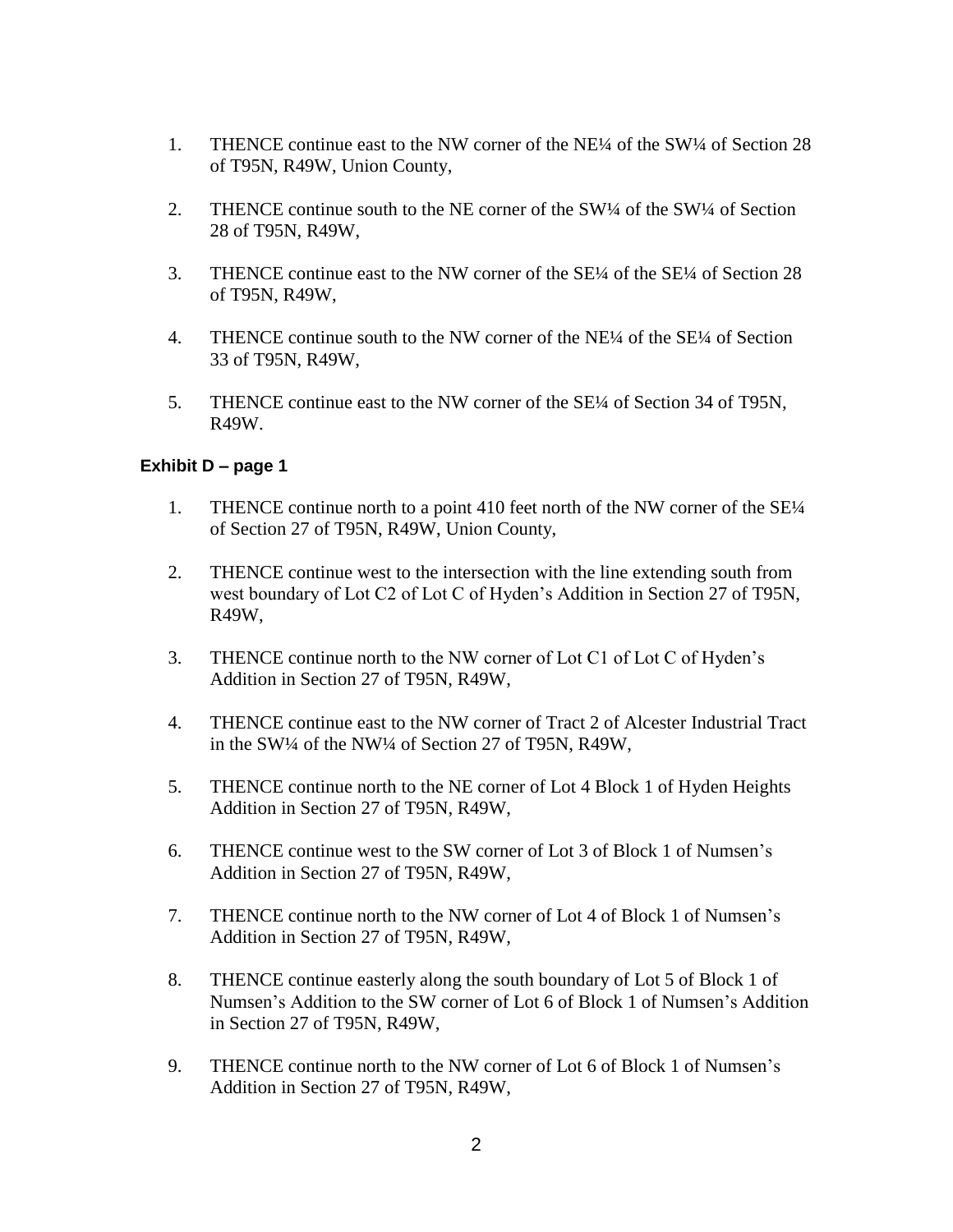- 10. THENCE continue west to the NW corner of Lot 5 of Block 1 of Numsen's Addition in Section 27 of T95N, R49W,
- 11. THENCE continue north to a point 215 feet south of the north boundary of Section 27 of T95N, R49W,
- 12. THENCE continue east to the intersection with west boundary of Tract 2 of Numsen's Addition in Section 27 of T95N, R49W,
- 13. THENCE continue north to the north boundary of Section 27 of T95N, R49W.

# **Exhibit C – page 2**

- 1. THENCE continue west to the SE corner of Section 21 of T95N, R49W, Union County,
- 2. THENCE continue north to the SE corner of the NE<sup>1/4</sup> of the NE<sup>1/4</sup> of the SE<sup>1/4</sup> of Section 21 of T95N, R49W,
- 3. THENCE continue west to the SW corner of the NW¼ of the NE¼ of the SE¼ of Section 21 of T95N, R49W,
- 4. THENCE continue north to the NW corner of the NE¼ of the SE¼ of Section 21 of T95N, R49W.

# **Exhibit C – page 1**

- 1. THENCE continue west to the SW corner of Government Lot 1 of the NW¼ of Section 19 of T95N, R49W, Union County,
- 2. THENCE continue north to the NE corner of the S½ of Government Lot 2 of the NW¼ of Section 19 of T95N, R49W,
- 3. THENCE continue west to the SE corner of the NE¼ of the NE¼ of Section 24 of T95N, R50W,
- 4. THENCE continue north to the NE corner of the SE¼ of Section 13 of T95N, R50W,
- 5. THENCE continue east to the NW corner of the SE¼ of Section 18 of T95N, R49W,
- 6. THENCE continue north to the SW corner of the NW¼ of the NE¼ of Section 18 of T95N, R49W,
- 7. THENCE continue west to the SE corner of the N½ of Government Lot 2 of the NW¼ of Section 18 of T95N, R49W,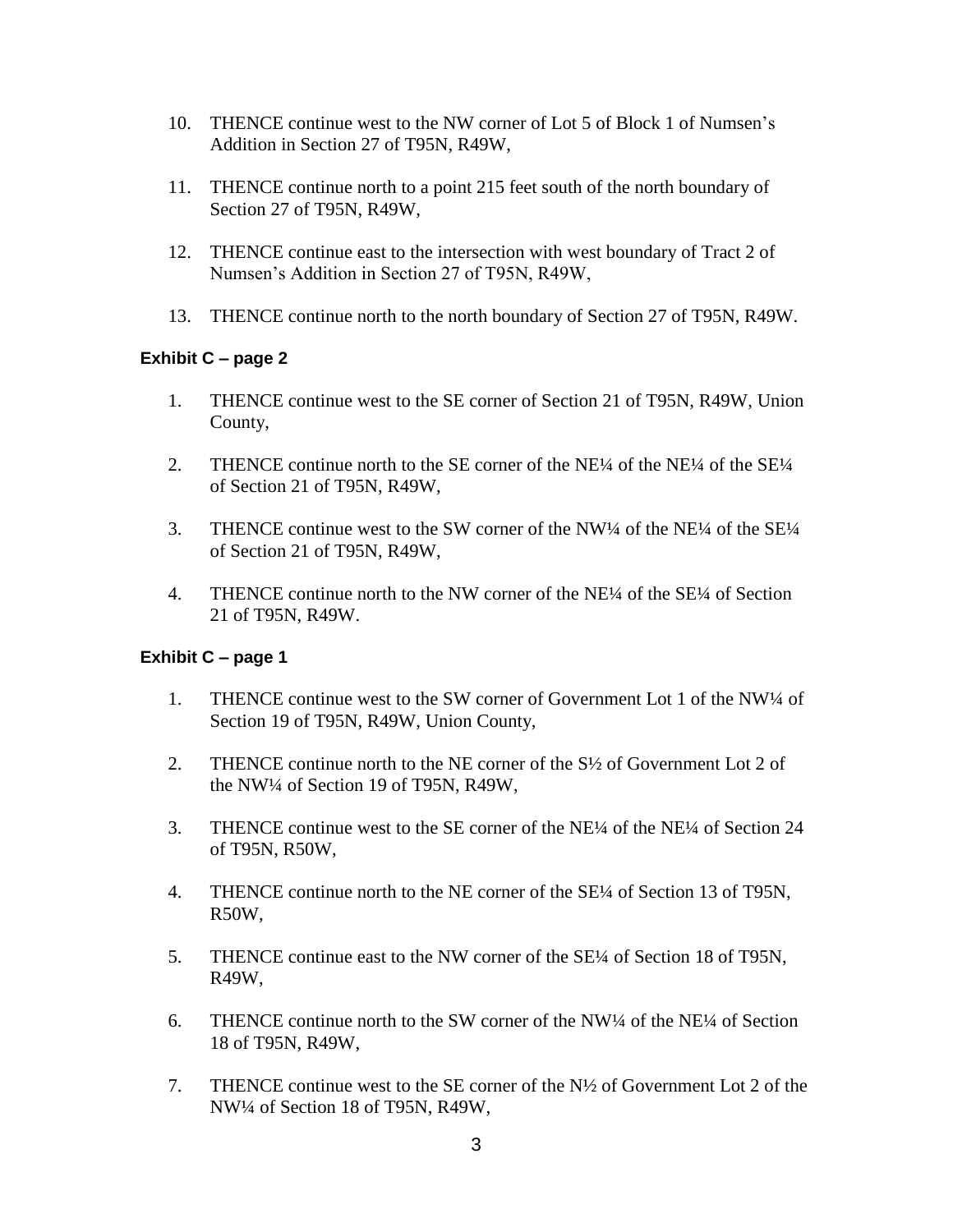- 8. THENCE continue north to the NE corner of Government Lot 2 of the SW1/4 of Section 7 of T95N, R49W,
- 9. THENCE continue west to the NW corner of the SE¼ of Section 11 of T95N, R50W,
- 10. THENCE continue north to the SE corner of the NE<sup>1/4</sup> of the NW<sup>1/4</sup> of Section 11 of T95N, R50W,
- 11. THENCE continue west to the SE corner of the NW¼ of the NW¼ of Section 10 of T95N, R50W,
- 12. THENCE continue north to the NE corner of the NW¼ of the NW¼ of Section 10 of T95N, R50W,
- 13. THENCE continue west to the NW corner of the NE¼ of Section 9 of T95N, R50W.

## **Exhibit E – page 1**

- 1. BEGINNING at the SE corner of the NE¼ of the NE¼ of Section 34 of T94N, R49W, Union County,
- 2. THENCE continue north to the NE corner of the SE<sup>1</sup>/4 of Section 27 of T94N, R49W,
- 3. THENCE continue west to the NW corner of the SE¼ of Section 27 of T94N, R49W,
- 4. THENCE continue north to the SW corner of the SE¼ of Section 22 of T94N, R49W,
- 5. THENCE continue east to the SE corner of Section 22 of T94N, R49W,
- 6. THENCE continue north to the NE corner of the SE¼ of the SE¼ of Section 22 of T94N, R49W,
- 7. THENCE continue east to the NW corner of the SW¼ of the SE¼ Section 23 of T94N, R49W,
- 8. THENCE continue north to the NW corner of the SW1/4 of the NE<sup>1</sup>/4 of Section 23 of T94N, R49W,
- 9. THENCE continue east to the SW corner of the NE¼ of the NE¼ of Section 23 of T94N, R49W,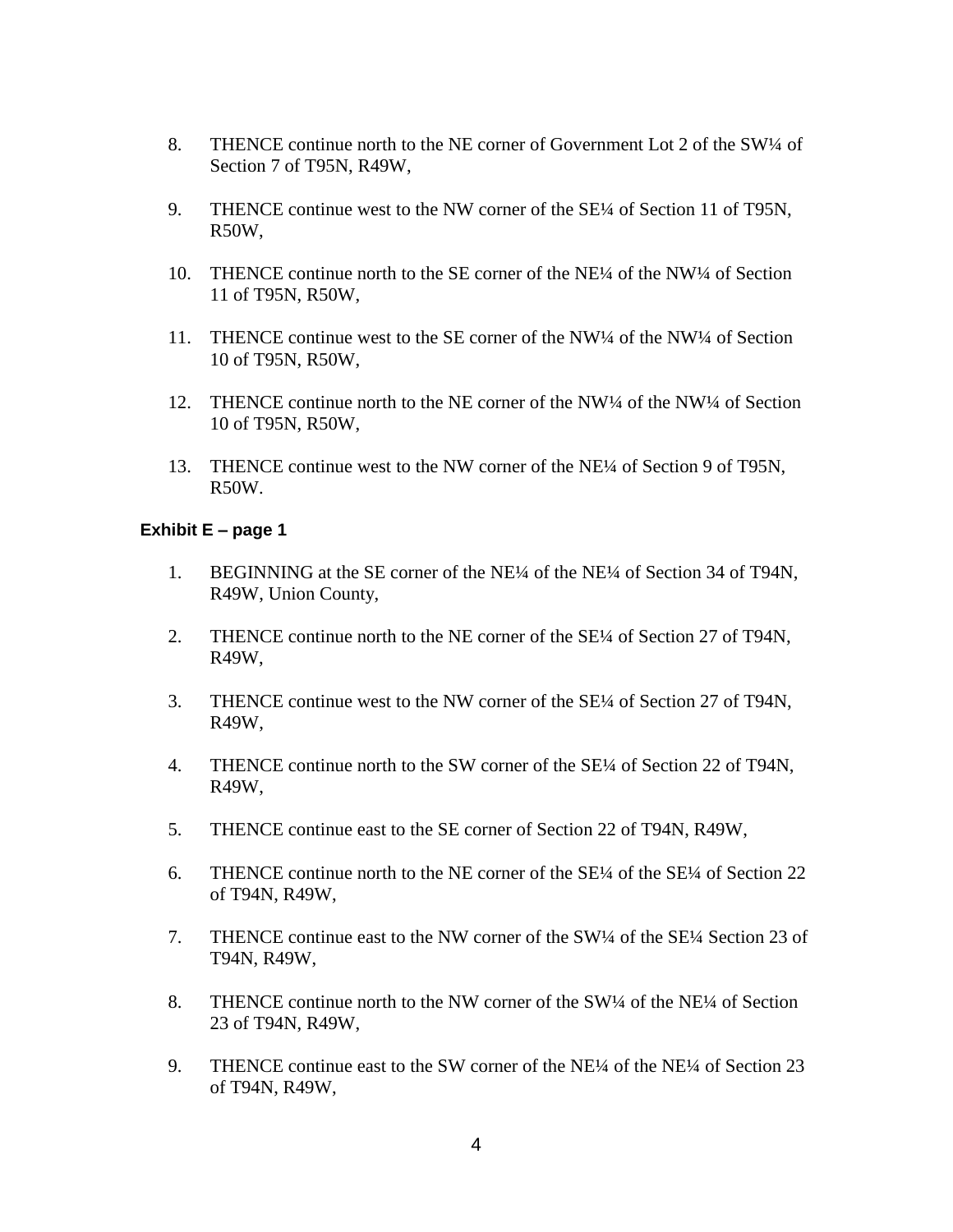- 10. THENCE continue north to the NW corner of the SE¼ of the SE¼ of Section 11 of T94N, R49W,
- 11. THENCE continue west to the NW corner of the SW¼ of the SE¼ of Section 11 of T94N, R49W.

# **Exhibit E – page 2**

- 1. THENCE continue north to the NW corner of the SE¼ of Section 26 of T95N, R49W, Union County,
- 2. THENCE continue west to the NW corner of the NE¼ of the SW¼ of Section 26 of T95N, R49W,
- 3. THENCE continue north to the SE corner of the NE¼ of the NW¼ of the NW¼ of Section 26 of T95N, R49W.

## **Exhibit D – page 1**

- 1. THENCE continue west to the SW corner of Lot 14 Block 5 of Tract 3 Numsen's Addition in Section 27 of T95N, R49W, Union County,
- 2. THENCE continue northwest to the south corner of Lot 13 Block 5 Tract 3 of Numsen's Addition in Section 27 of T95N, R49W,
- 3. THENCE continue northeast along the southeast boundary of Lot 13 Block 5 Tract 3 of Numsen's to the centerline of Mitchell Drive in Section 27 of T95N, R49W,
- 4. THENCE continue northwest along the centerline of Mitchell Drive to the intersection with the centerline of Jefferson Drive in Section 27 of T95N, R49W,
- 5. THENCE continue north along the centerline of Jefferson Drive to the north boundary of Section 27 of T95N, R49W.

#### **Exhibit E – page 2**

- 1. THENCE continue east to the NE corner of the NW¼ of Section 27 of T95N, R49W, Union County,
- 2. THENCE continue north to the NW corner of the SW<sup>1</sup>/4 of the SE<sup>1</sup>/4 of Section 22 of T95N, R49W,
- 3. THENCE continue east to the NE corner of the SE¼ of the SE¼ of Section 24 of T95N, R49W,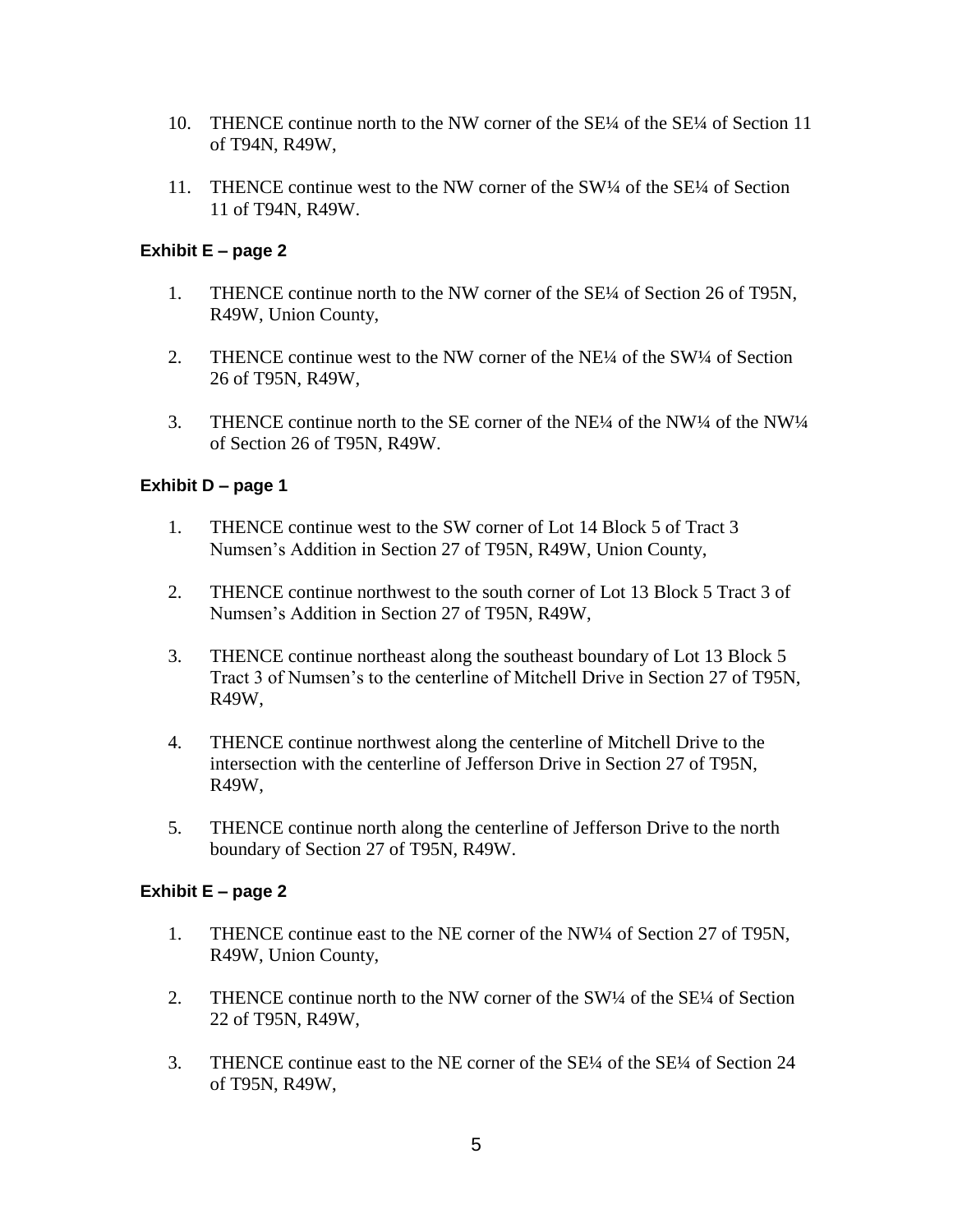- 4. THENCE continue south to the NE corner of the SE¼ of the SE¼ of the SE¼ of Section 24 of T95N, R49W,
- 5. THENCE continue east to the NW corner of the SW¼ of the SW¼ of the SE¼ of Section 19 of T95N, R48W,
- 6. THENCE continue north to the NW corner of the SW $\frac{1}{4}$  of the SE $\frac{1}{4}$  of Section 19 of T95N, R48W,
- 7. THENCE continue east to the NW corner of the SE¼ of the SE¼ of Section 20 of T95N, R48W,
- 8. THENCE continue south to the SW corner of the NE¼ of the NE¼ of Section 29 of T95N, R48W,
- 9. THENCE continue west to the SW corner of the NW¼ of the NE¼ of Section 29 of T95N, R48W,
- 10. THENCE continue north to the NW corner of the NE¼ of Section 29 of T95N, R48W,
- 11. THENCE continue west to the NW corner of the NE¼ of the NE¼ of Section 30 of T95N, R48W,
- 12. THENCE continue south to the SW corner of the SE¼ of the NE¼ of Section 30 of T95N, R48W,
- 13. THENCE continue west to the NW corner of the NE¼ of the SW¼ of Section 25 of T95N, R49W,
- 14. THENCE continue south to the SW corner of the NE $\frac{1}{4}$  of the SW $\frac{1}{4}$  of Section 25 of T95N, R49W,
- 15. THENCE continue west to the NW corner of the SW¼ of the SW¼ of Section 25 of T95N, R49W,
- 16. THENCE continue south to the SW corner of the NW¼ of the NW¼ of Section 36 of T95N, R49W,
- 17. THENCE continue east to the SE corner of the NE¼ of the NW¼ of Section 36 of T95N, R49W,
- 18. THENCE continue south to the NW corner of the SE¼ of Section 1 of T94N, R49W,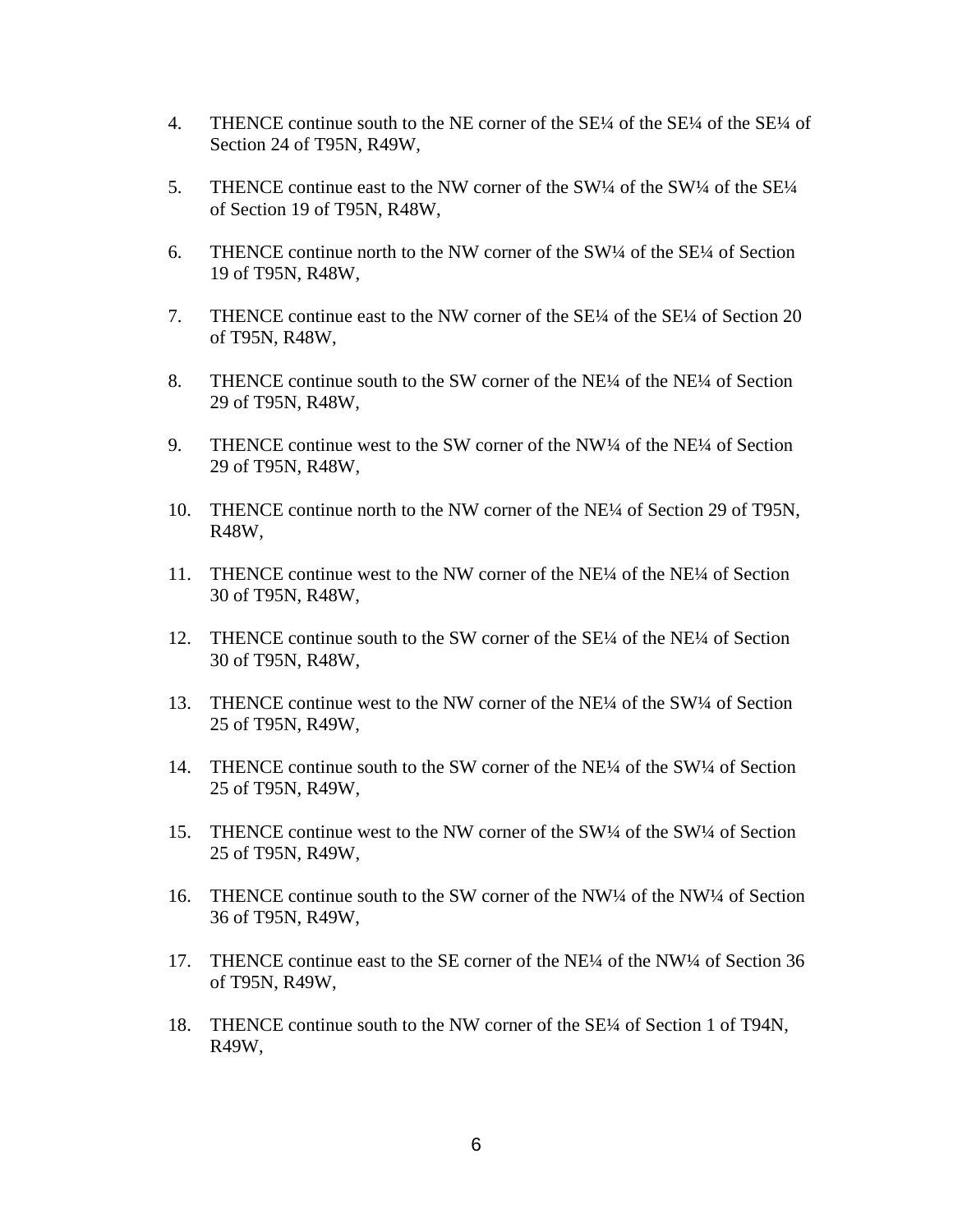- 19. THENCE continue west to the NW corner of the SW¼ of Section 1 of T94N, R49W,
- 20. THENCE continue south to the SW corner of the NW¼ of the NW¼ of Section 12 of T94N, R49W.

#### **Exhibit E – page 1**

- 1. THENCE continue east to the SE corner of the NW<sup>1</sup>/4 of the NW<sup>1</sup>/4 of Section 12 of T94N, R49W, Union County,
- 2. THENCE continue south to the NE corner of the NW<sup>1/4</sup> of the NW<sup>1/4</sup> of Section 13 of T94N, R49W,
- 3. THENCE continue west to the NW corner of Section 13 of T94N, R49W,
- 4. THENCE continue south to the SW corner of the NW<sup>1/4</sup> of the NW<sup>1/4</sup> of Section 13 of T94N, R49W,
- 5. THENCE continue east to the SE corner of the NW¼ of the NW¼ of Section 13 of T94N, R49W,
- 6. THENCE continue south to the SW corner of the SE¼ of the NW¼ of Section 13 of T94N, R49W,
- 7. THENCE continue east to the NW corner of the SE¼ of Section 13 of T94N, R49W,
- 8. THENCE continue south to the NW corner of the SE¼ of Section 24 of T94N, R49W,
- 9. THENCE continue west to the NW corner of the NE<sup>1/4</sup> of the SW<sup>1/4</sup> of Section 24 of T94N, R49W,
- 10. THENCE continue south to the SE corner of the SW¼ of the SW¼ of Section 24 of T94N, R49W,
- 11. THENCE continue west to the SW corner of Section 24 of T94N, R49W,
- 12. THENCE continue south to the SW corner of the NW¼ of Section 25 of T94N, R49W,
- 13. THENCE continue east to the NW corner of the SE¼ of Section 25 of T94N, R49W,
- 14. THENCE continue south to the SW corner of the SE¼ of Section 25 of T94N, R49W,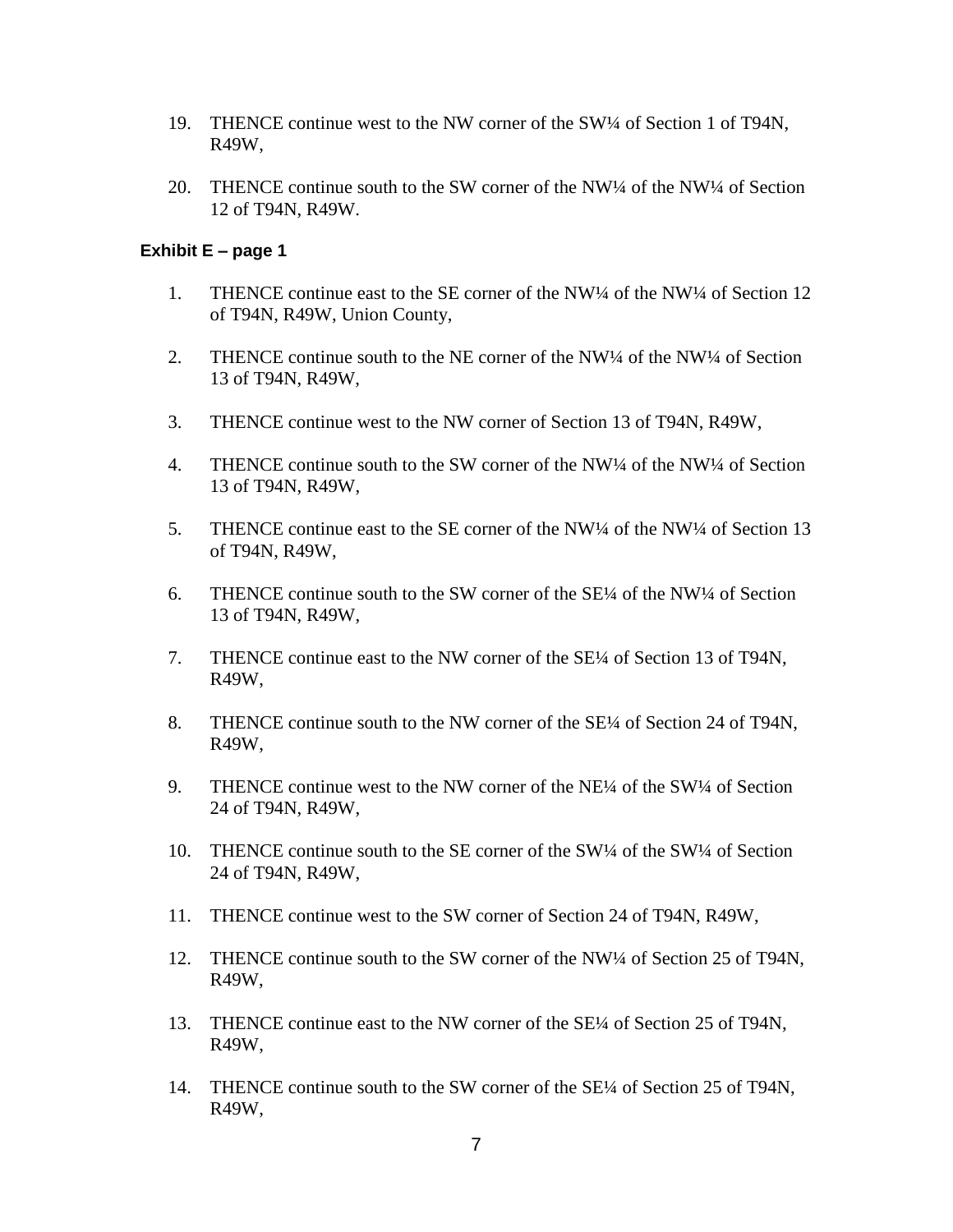- 15. THENCE continue east to the SE corner of Section 25 of T94N, R49W,
- 16. THENCE continue north to the NE corner of the SE¼ of the SE¼ of Section 25 of T94N, R49W,
- 17. THENCE continue east ending at the Big Sioux River at the NE corner of Government Lot 2 of Section 29 of T94N, R48W.

## **Exhibit F – page 1**

- 1. BEGINNING at the Big Sioux River at the SE corner of Government Lot 2 of Section 16 of T95N, R48W, Union County,
- 2. THENCE continue west to the SW corner of the NW¼ of Section 16 of T95N, R48W,
- 3. THENCE continue north to the NW corner of the SW¼ of the SW¼ of Section 9 of T95N, R48W,
- 4. THENCE continue east to the NW corner of the SE¼ of the SE¼ of Section 10 of T95N, R48W,
- 5. THENCE continue north to the NW corner of the NE<sup>1/4</sup> of the NE<sup>1/4</sup> of Section 10 of T95N, R48W,
- 6. THENCE continue west to the NW corner of the NE¼ of Section 10 of T95N, R48W,
- 7. THENCE continue north to the NW corner of Government Lot 1 of the NE¼ of Section 3 of T95N, R48W,
- 8. THENCE continue east to the SE corner of the W½ Government Lot 2 of the NE¼ of Section 3 of T95N, R48W,
- 9. THENCE continue north to the SW corner of the SE¼ of the SE¼ of Section 34 of T96N, R48W, Lincoln County,
- 10. THENCE continue east to the SE corner of Section 34 of T96N, R48W.

# **Exhibit F – page 2**

- 1. THENCE continue north to the NE corner of the SE¼ of the SE¼ of Section 34 of T96N, R48W, Lincoln County,
- 2. THENCE continue west to the NW corner of the SE¼ of the SE¼ of Section 34 of T96N, R48W,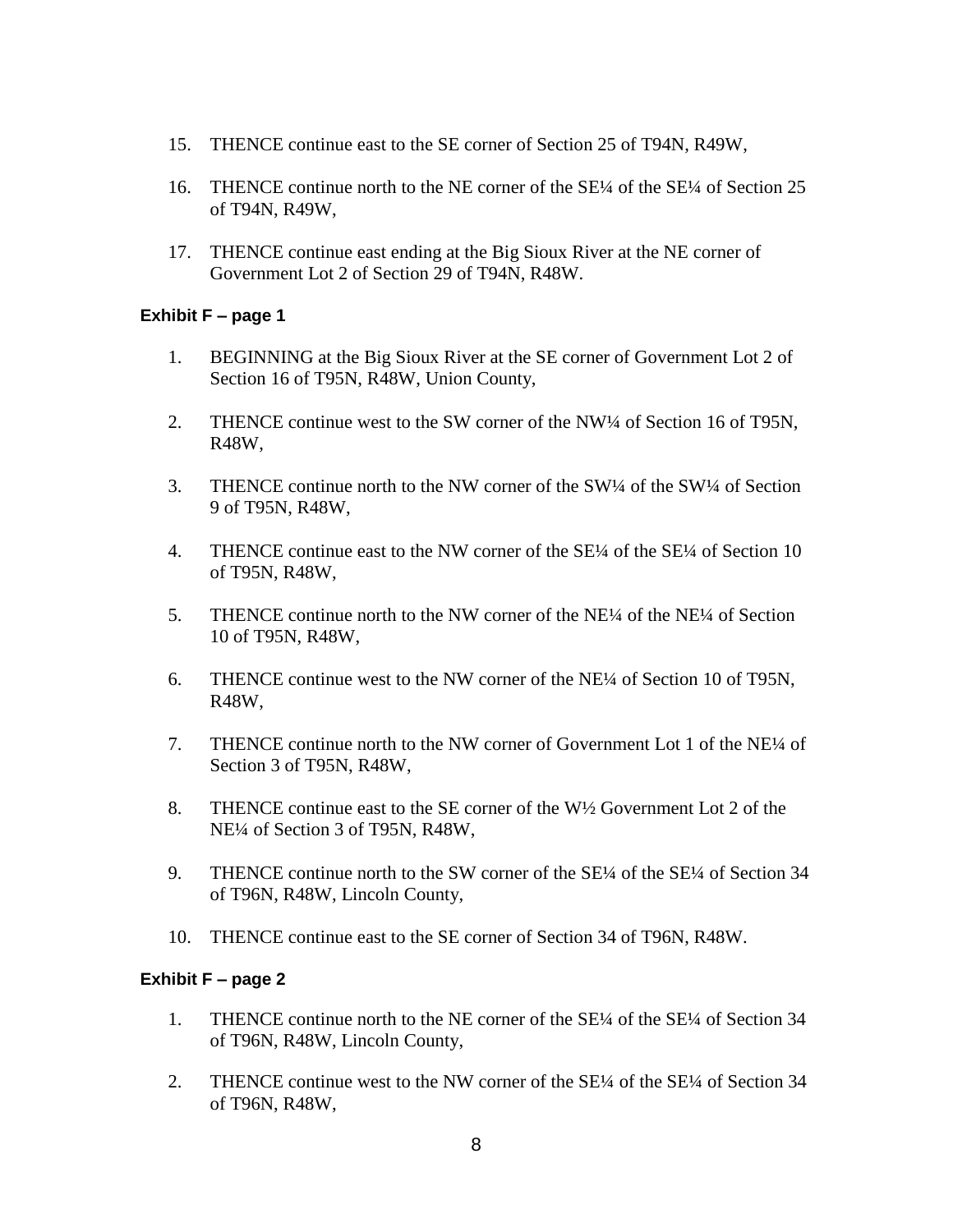- 3. THENCE continue north to the SW corner of the NE¼ of the NE¼ of Section 27 of T96N, R48W,
- 4. THENCE continue east to the SW corner of the NW¼ of the NE¼ of Section 26 of T96N, R48W,
- 5. THENCE continue north to the SW corner of the SE¼ of Section 23 of T96N, R48W,
- 6. THENCE continue east to the SE corner of Section 23 of T96N, R48W,
- 7. THENCE continue north to the NE corner of the SE¼ of Section 23 of T96N, R48W,
- 8. THENCE continue east to the NW corner of the SE¼ of Section 24 of T96N, R48W,
- 9. THENCE continue north to the NW corner of the SW¼ of the SW¼ of the SE $\frac{1}{4}$ of Section 13 of T96N, R48W,
- 10. THENCE continue west to the NE corner of the SE¼ of the SW¼ of the SW¼ of Section 13 of T96N, R48W,
- 11. THENCE continue north to the NW corner of the NE¼ of the SW¼ of Section 13 of T96N, R48W,
- 12. THENCE continue east to the NW corner of the SE<sup>1/4</sup> of Section 13 of T96N, R48W,
- 13. THENCE continue north to the NW corner of the SW1/4 of the NE1/4 of Section 13 of T96N, R48W,
- 14. THENCE continue east ending at the Big Sioux River at the SE corner of Government Lot 1 of Section 18 of T96N, R47W.

#### **Exhibit F – page 1**

- 1. BEGINNING at the point of intersection of the Big Sioux River and the line extending directly east from the NE corner of Government Lot 4 in Section 11 of T95N, R48W, Union County,
- 2. THENCE continue west to the SE corner of the SW $\frac{1}{4}$  of the NW $\frac{1}{4}$  of Section 11 of T95N, R48W,
- 3. THENCE continue north to the north boundary of Government Lot 1 of the NW ¼ of Section 2 of T95N, R48W,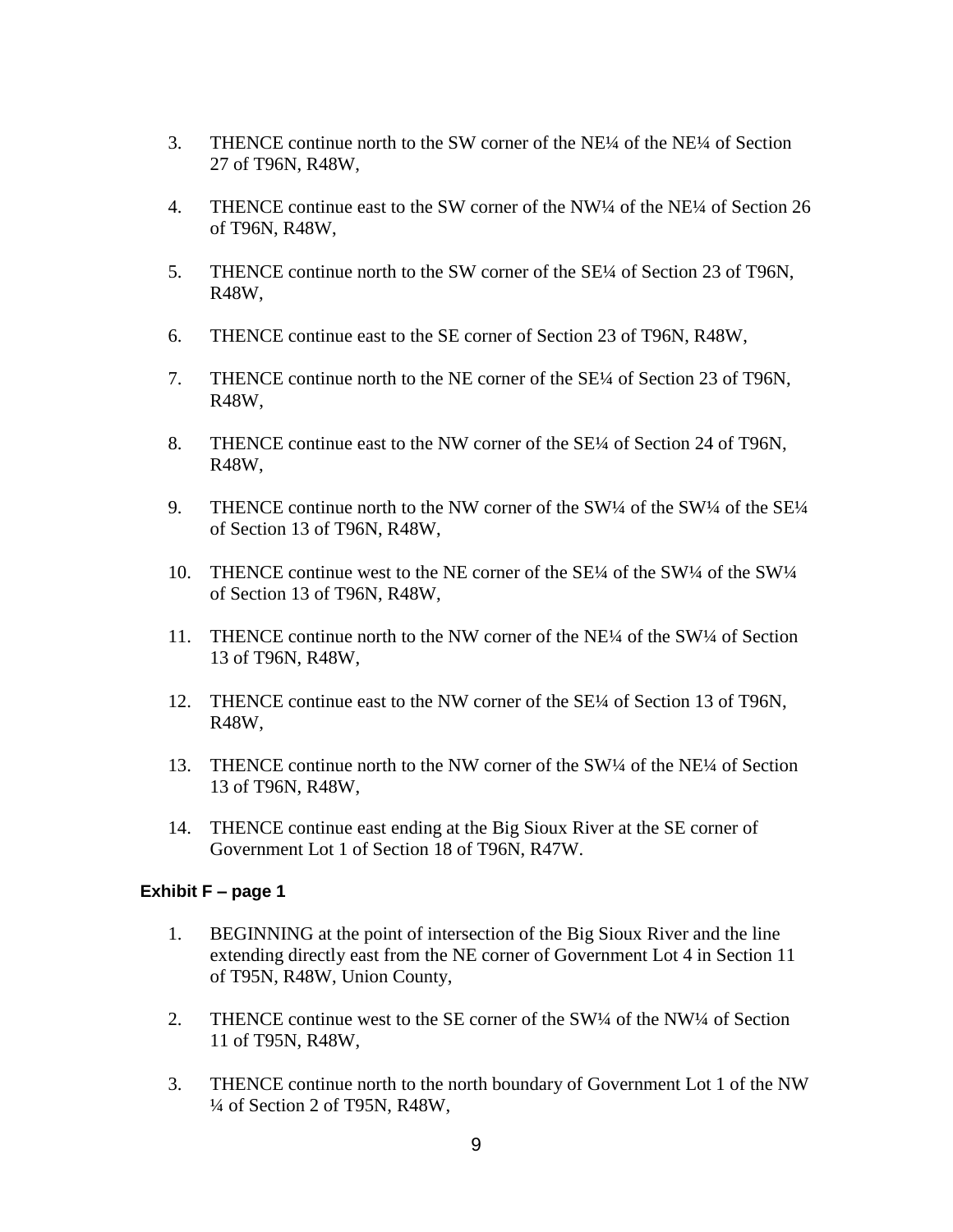- 4. THENCE continue west to the NW corner of Government Lot 1 of the NW¼ of Section 2 of T95N, R48W,
- 5. THENCE continue north to the NW corner of Section 2 of T95N, R48W.

## **Exhibit F – page 2**

- 1. THENCE continue east to the SW corner of the SE¼ of Section 35 of T96N, R48W, Lincoln County,
- 2. THENCE continue north to the SW corner of the NW¼ of the SE¼ of Section 35 of T96N, R48W,
- 3. THENCE continue east to the NW corner of the SE¼ of the SE¼ of Section 35 of T96N, R48W,
- 4. THENCE continue north to the SW corner of the NE¼ of the NE¼ of Section 26 of T96N, R48W,
- 5. THENCE continue east to the SE corner of NE¼ of the NE¼ of Section 25 of T96N, R48W,
- 6. THENCE continue south ending at the Big Sioux River at the SW corner of Government Lot 2 of Section 30 of T96N, R47W.

#### **Exhibit G – page 1**

- 1. BEGINNING at Big Sioux River at the NW corner of Government Lot 2 of Section 15 of T97N, R48W, Lincoln County,
- 2. THENCE continue south to the NW corner of the SW<sup>1</sup>/4 of the SE<sup>1</sup>/4 of Section 15 of T97N, R48W,
- 3. THENCE continue east ending at the Big Sioux River at the SE corner of Government Lot 3 of Section 14 of T97N, R48W.

#### **Area in which the South Dakota Electric Mediation Board determined service area**

#### **Exhibit D – page 1**

Iowa Public Service Company (MidAmerican) is granted the sole right to serve Lots 5 and 7, Block 1, Numsen's Addition; and Lots 1 through 5, Block 2, Numsen's Addition; and the sole right to supply electrical energy to the City of Alcester for the purpose of lighting the streets and thoroughfares in